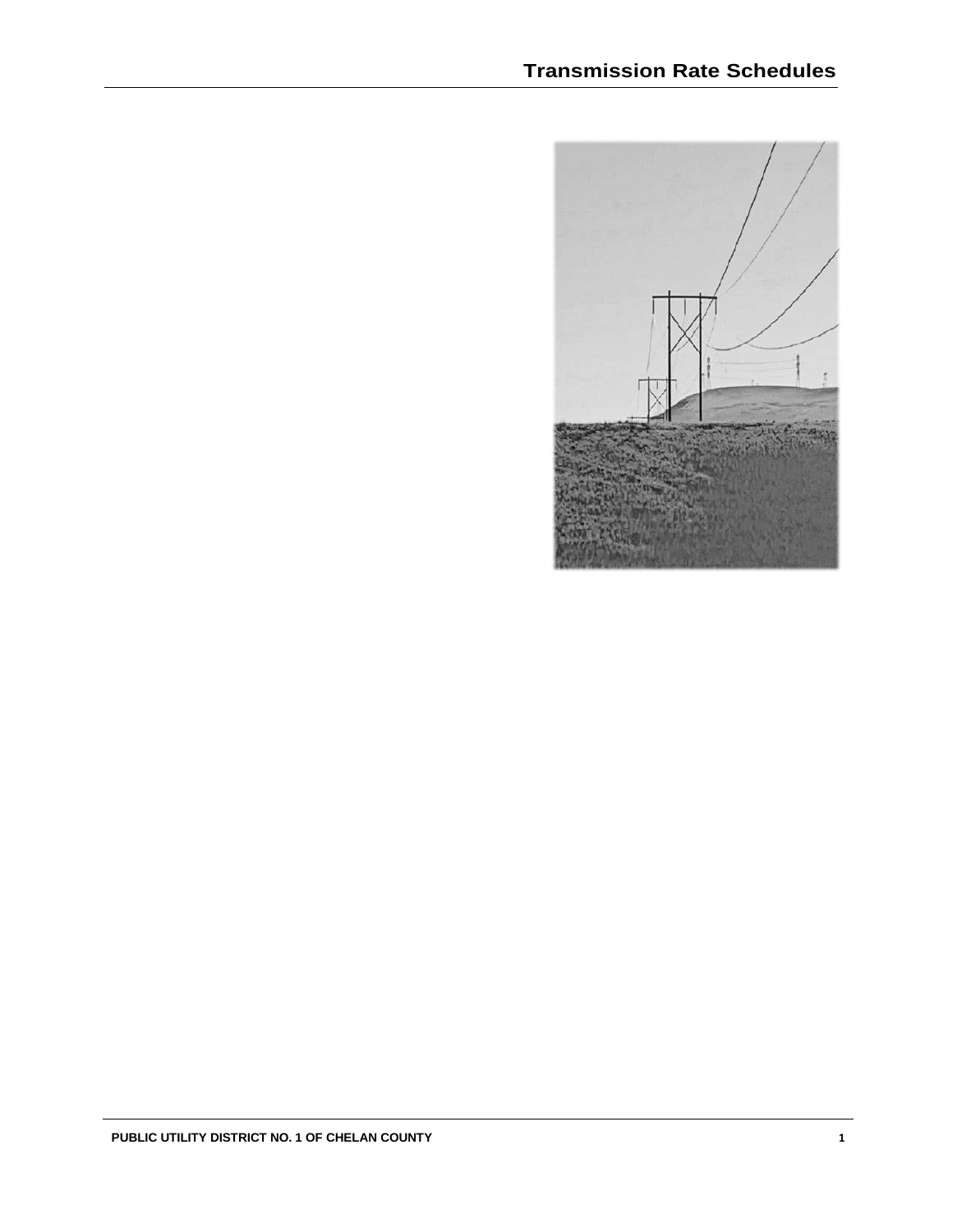

# Current Transmission Rates

**July 1, 2021 - June 30, 2022**

Rates are in \$/KW reserved for the stated time interval (e.g. Annual is the cost associated with reserving 1 KW for 1 year)

| Rate Type                                          | Rate       |  | <b>Rate Type</b>                                                | Rate      |
|----------------------------------------------------|------------|--|-----------------------------------------------------------------|-----------|
| Scheduling, System Control and Dispatch<br>Service | Schedule 1 |  | <b>Operating Reserve-Supplemental</b><br><b>Reserve Service</b> | <b>Sc</b> |
| Annual                                             | 5.6952     |  | Annual                                                          |           |
| Monthly                                            | 0.4746     |  | Monthly                                                         |           |
| Weekly                                             | 0.1095     |  | Weekly                                                          |           |
| Daily                                              | 0.0156     |  | Daily                                                           |           |

| <b>Reactive Supply and Voltage Control</b> | Schedule 2 | Long-Term Firm and Short-Term Firm<br><b>Point-To-Point Transmission Service</b> |
|--------------------------------------------|------------|----------------------------------------------------------------------------------|
| Annual                                     | 0.5358     | Annual                                                                           |
| Monthly                                    | 0.0446     | Monthly                                                                          |
| Weekly                                     | 0.0103     | Weekly                                                                           |
| Daily                                      | 0.0015     | Daily                                                                            |

| <b>Regulation and Frequency Response</b> | Schedule 3 | <b>Non-Firm Point-To-Point Transmission</b><br><b>Service</b> |
|------------------------------------------|------------|---------------------------------------------------------------|
| Annual                                   | 1.2322     | Annual                                                        |
| Monthly                                  | 0.1027     | Monthly                                                       |
| Weekly                                   | 0.0237     | Weekly                                                        |
| Daily                                    | 0.0034     | Daily                                                         |

| <b>Energy Imbalance Service</b>             | Schedule 4 | <b>Generator Imbalance Service</b>          | Schedule 9 |
|---------------------------------------------|------------|---------------------------------------------|------------|
| See Schedule 4 in Chelan Transmission Rates |            | See Schedule 9 in Chelan Transmission Rates |            |

| <b>Operating Reserve-Spinning Reserve</b><br><b>Service</b> | Schedule 5 |        |  |  |
|-------------------------------------------------------------|------------|--------|--|--|
| Annual                                                      |            | 1.8853 |  |  |
| Monthly                                                     |            | 0.1571 |  |  |
| Weekly                                                      |            | 0.0363 |  |  |
| Daily                                                       |            | 0.0052 |  |  |

| ate Type                                           | Rate |            |  | <b>Rate Type</b>                                                | Rate |            |
|----------------------------------------------------|------|------------|--|-----------------------------------------------------------------|------|------------|
| cheduling, System Control and Dispatch  <br>ervice |      | Schedule 1 |  | <b>Operating Reserve-Supplemental</b><br><b>Reserve Service</b> |      | Schedule 6 |
| Annual                                             |      | 5.6952     |  | Annual                                                          |      | 1.5095     |
| Monthly                                            |      | 0.4746     |  | Monthly                                                         |      | 0.1258     |
| Weekly                                             |      | 0.1095     |  | Weekly                                                          |      | 0.0290     |
| Daily                                              |      | 0.0156     |  | Daily                                                           |      | 0.0041     |

| eactive Supply and Voltage Control | Schedule 2 |        | Long-Term Firm and Short-Term Firm<br><b>Point-To-Point Transmission Service</b> | Schedule 7 |
|------------------------------------|------------|--------|----------------------------------------------------------------------------------|------------|
| Annual                             |            | 0.5358 | Annual                                                                           | 9.2678     |
| Monthly                            |            | 0.0446 | Monthly                                                                          | 0.7723     |
| Weeklv                             |            | 0.0103 | Weekly                                                                           | 0.1782     |
| Daily                              |            | 0.0015 | Daily                                                                            | 0.0254     |

| egulation and Frequency Response | Schedule 3 |        | <b>Non-Firm Point-To-Point Transmission</b><br><b>Service</b> |  | Schedule 8 |  |
|----------------------------------|------------|--------|---------------------------------------------------------------|--|------------|--|
| Annual                           |            | 1.2322 | Annual                                                        |  | 9.2678     |  |
| Monthly                          |            | 0.1027 | Monthly                                                       |  | 0.7723     |  |
| Weekly                           |            | 0.0237 | Weekly                                                        |  | 0.1782     |  |
| Daily                            |            | 0.0034 | Daily                                                         |  | 0.0254     |  |

| <b>Imbalance Service</b>                    | Schedule 4 |  | <b>Generator Imbalance Service</b>          | Schedule 9 |
|---------------------------------------------|------------|--|---------------------------------------------|------------|
| See Schedule 4 in Chelan Transmission Rates |            |  | See Schedule 9 in Chelan Transmission Rates |            |

| perating Reserve-Spinning Reserve<br>ervice | Schedule 5 | <b>Transmission Loss Factor</b> |        |
|---------------------------------------------|------------|---------------------------------|--------|
| Annual                                      | 1.8853     | <b>Transmission Loss Factor</b> | 0.341% |
|                                             |            |                                 |        |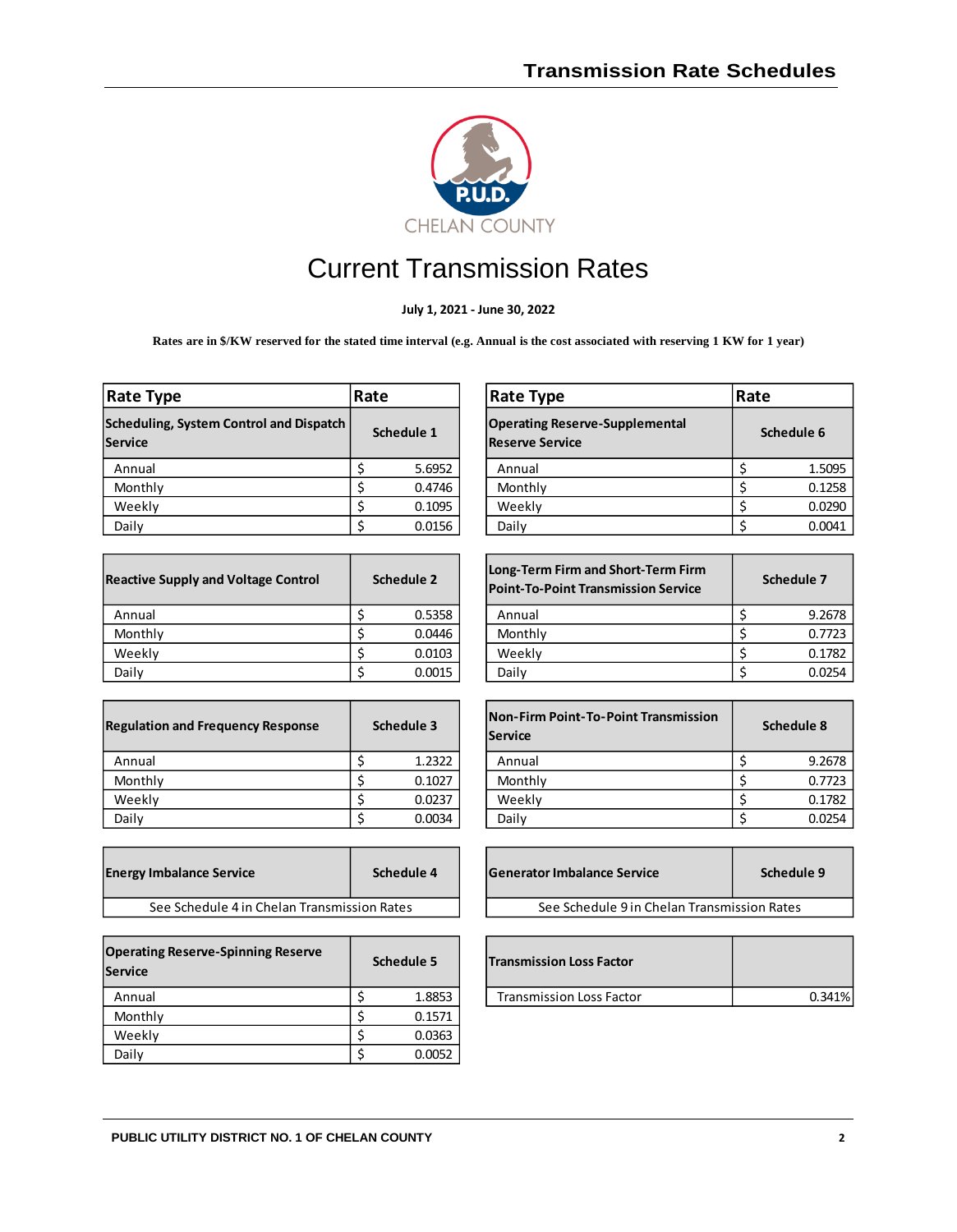# **Scheduling, System Control and Dispatch Service**

This service is required to schedule the movement of power through, out of, within, or into a Control Area. This service can be provided only by the operator of the Control Area in which the transmission facilities used for transmission service are located. Scheduling, System Control and Dispatch Service is to be provided directly by the Transmission Provider (if the Transmission Provider is the Control Area operator) or indirectly by the Transmission Provider making arrangements with the Control Area operator that performs this service for the Transmission Provider's Transmission System. The Transmission Customer must purchase this service from the Transmission Provider or the Control Area operator. The charges for Scheduling, System Control and Dispatch Service are to be based on the rates set forth below. To the extent the Control Area operator performs this service for the Transmission Provider charges to the Transmission Customer are to reflect only a pass-through of the costs charged to the Transmission Provider by that Control Area operator.

The charges for Scheduling, System Control and Dispatch Service provided by the Transmission Provider under this Tariff will be:

| 1)  | <b>Yearly Delivery Charge:</b>  | \$5.6952 per KW/Year.  |
|-----|---------------------------------|------------------------|
| (2) | <b>Monthly Delivery Charge:</b> | \$0.4746 per KW/Month. |

- 3) Weekly Delivery Charge: \$0.1095 per KW/Week.
- 4) Daily Delivery Charge: \$0.0156 per KW/Day.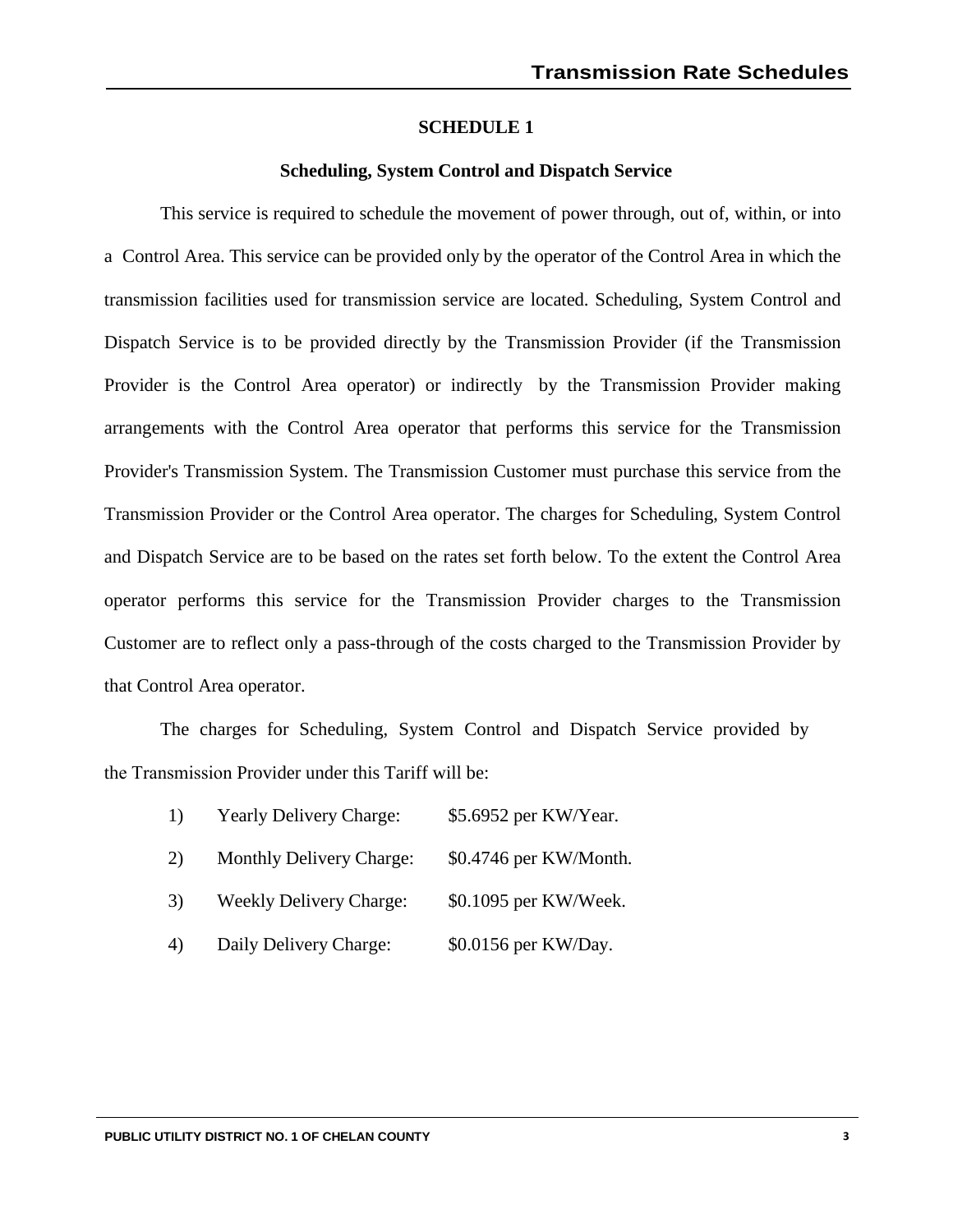## **Reactive Supply and Voltage Control from Generation or Other Sources Service**

In order to maintain transmission voltages on the Transmission Provider's transmission facilities within acceptable limits, generation facilities and non-generation resources capable of providing this service that are under the control of the control area operator are operated to produce (or absorb) reactive power. Thus, Reactive Supply and Voltage Control from Generation or Other Sources Service must be provided for each transaction on the Transmission Provider's transmission facilities. The amount of Reactive Supply and Voltage Control from Generation or Other Sources Service that must be supplied with respect to the Transmission Customer's transaction will be determined based on the reactive power support necessary to maintain transmission voltages within limits that are generally accepted in the region and consistently adhered to by the Transmission Provider.

Reactive Supply and Voltage Control from Generation or Other Sources Service is to be provided directly by the Transmission Provider (if the Transmission Provider is the Control Area operator) or indirectly by the Transmission Provider making arrangements with the Control Area operator that performs this service for the Transmission Provider's Transmission System. The Transmission Customer must purchase this service from the Transmission Provider or the Control Area operator. The charges for such service will be based on the rates set forth below. To the extent the Control Area operator performs this service for the Transmission Provider charges to the Transmission Customer are to reflect only a pass-through of the costs charged to the Transmission Provider by the Control Area operator.

For Reactive Supply and Voltage Control from Generation or Other Sources Service under this Schedule, the Transmission Customer shall compensate the Transmission Provider each month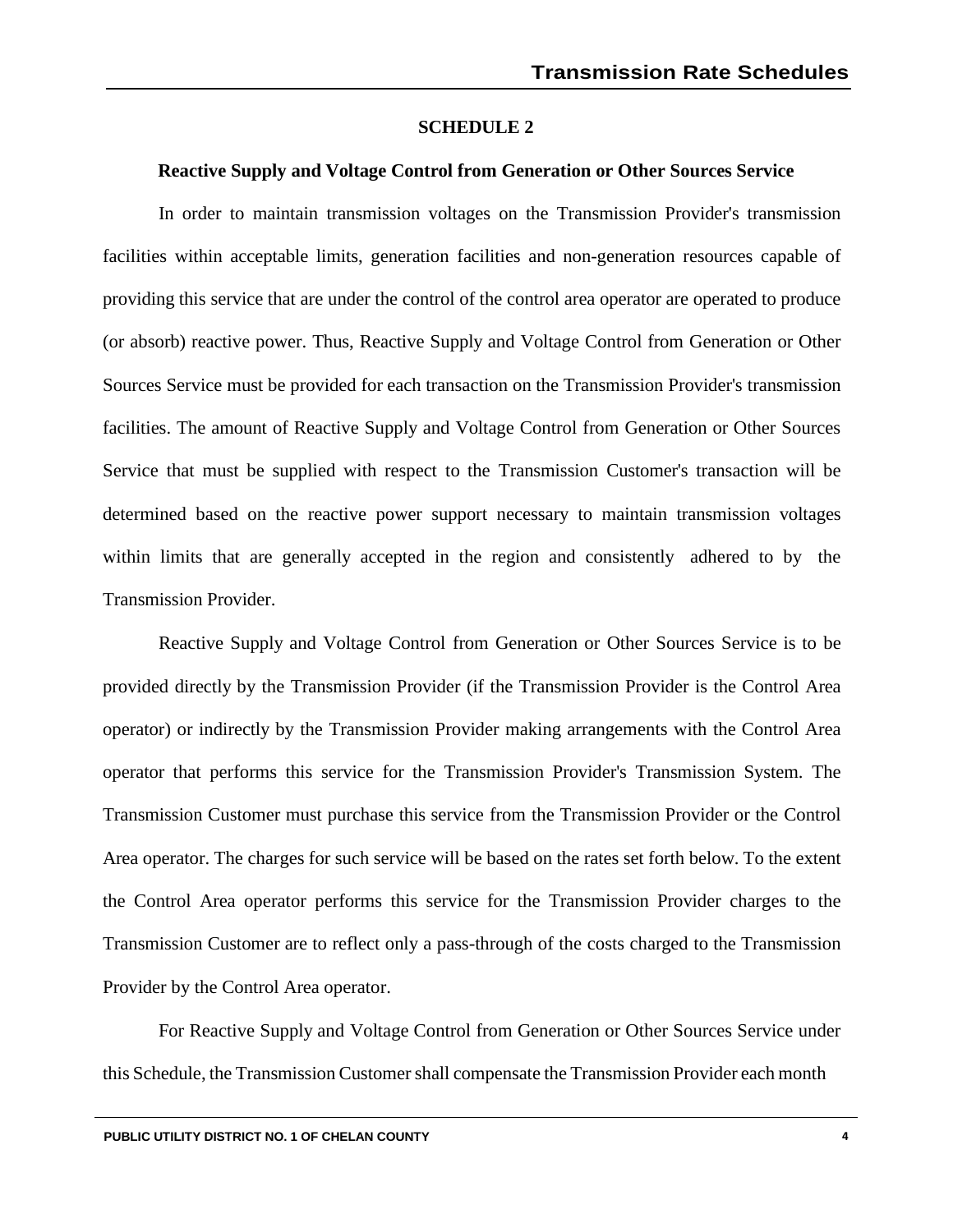up to the sum of the applicable rate set forth below times the Transmission Customer's Reserved Capacity for the Transmission Customer's Network Load for Network Integration Transmission Service:

| 1) | <b>Yearly Delivery Charge:</b>  | \$0.5358 per KW/Year.  |
|----|---------------------------------|------------------------|
| 2) | <b>Monthly Delivery Charge:</b> | \$0.0446 per KW/Month. |
| 3) | <b>Weekly Delivery Charge:</b>  | \$0.0103 per KW/Week.  |
| 4) | Daily Delivery Charge:          | \$0.0015 per KW/Day    |

The total charge for Reactive Supply and Voltage Control from Generation Sources Service in any week, pursuant to a reservation for Daily delivery, shall not exceed the rate specified in section (3) above times the highest amount in kilowatts of Reserved Capacity in any day during such week.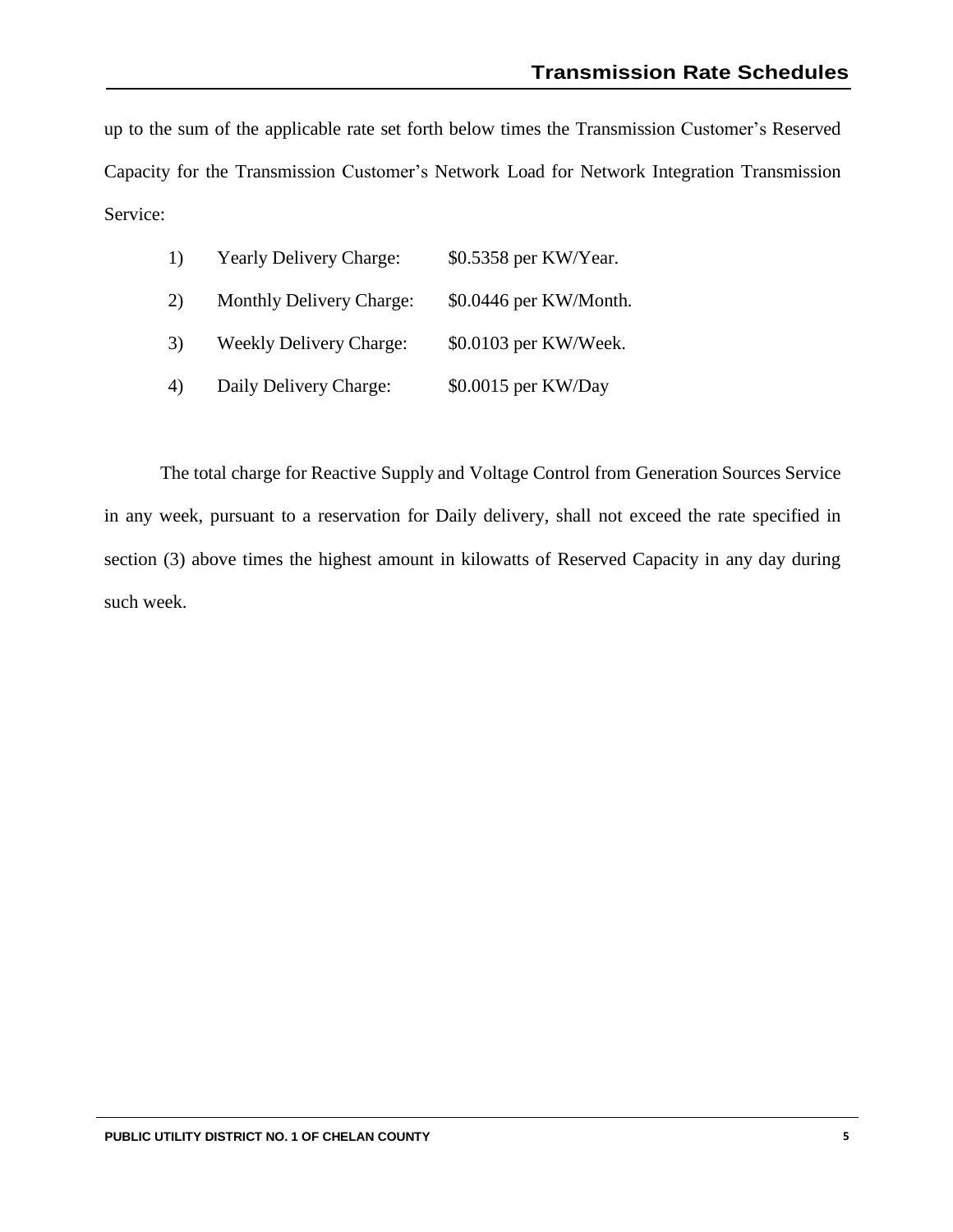# **Regulation and Frequency Response Service**

Regulation and Frequency Response Service is necessary to provide for the continuous balancing of resources (generation and interchange) with load and for maintaining scheduled Interconnection frequency at sixty cycles per second (60 Hz). Regulation and Frequency Response Service is accomplished by committing on-line generation whose output is raised or lowered (predominantly through the use of automatic generating control equipment) and by other nongeneration resources capable of providing this service as necessary to follow the moment-bymoment changes in load. The obligation to maintain this balance between resources and load lies with the Transmission Provider (or the Control Area operator that performs this function for the Transmission Provider). The Transmission Provider must offer this service when the transmission service is used to serve load within its Control Area, or when the transmission service is used to deliver energy from a generator located within its Control Area. The Transmission Customer must either purchase this service from the Transmission Provider or make alternative comparable arrangements to satisfy its Regulation and Frequency Response Service obligation. The Transmission Provider will take into account the speed and accuracy of regulation resources in its determination of Regulation and Frequency Response reserve requirements, including as it reviews whether a self-supplying Transmission Customer has made alternative comparable arrangements. Upon request by the self-supplying Transmission Customer, the Transmission Provider will share with the Transmission Customer its reasoning and any related data used to make the determination of whether the Transmission Customer has made alternative comparable arrangements. The amount of and charges for Regulation and Frequency Response Service are set forth below. To the extent the Control Area operator performs this service for the Transmission Provider, charges to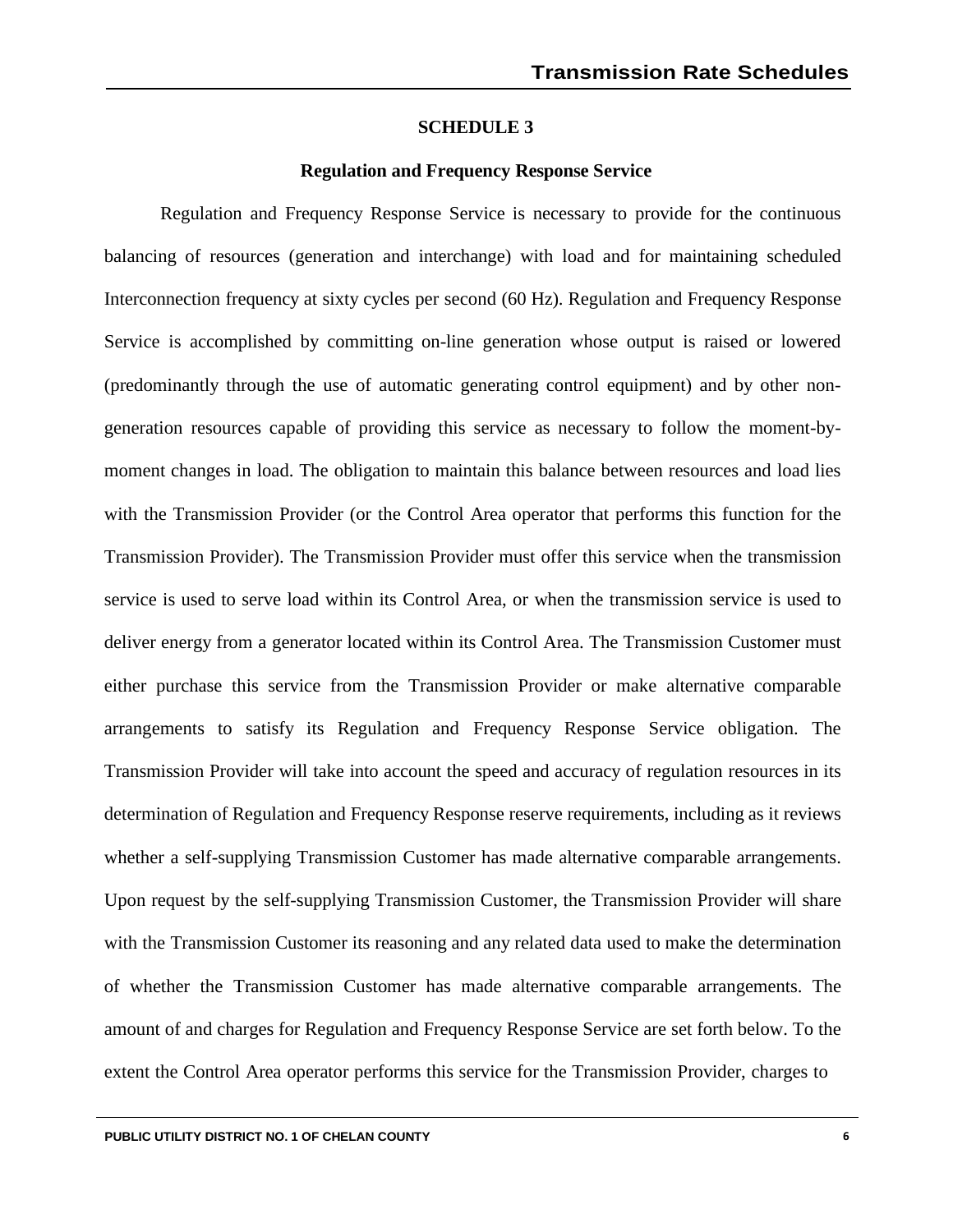the Transmission Customer are to reflect only a pass-through of the costs charged to the Transmission Provider by that Control Area operator.

A Transmission Customer purchasing Regulation and Frequency Response Service will be required to purchase an amount of Regulation and Frequency Response Service based on its characteristics:

- 1) For a Transmission Customer using transmission service to serve load within the Control Area, an amount equal to 2 percent of the Transmission Customer's Reserved Capacity for Point-to-Point Transmission Service or 2 percent of the Transmission Customer's Network Load for Network Integration Service;
- 2) For a Transmission Customer using transmission service to deliver energy from a dispatchable generator located within the Control Area, an amount equal to 2 percent of the Transmission Customer's Reserved Capacity for Point-to-Point Transmission Service;
- 3) For a Transmission Customer using transmission service to deliver energy from a variable energy resource located within the Control Area, the amount will be determined based on a study of the resource that takes into account details of the specific request.

The billing determinants for this service shall be reduced by any portion of the purchase obligation that a Transmission Customer obtains from third parties or supplies itself.

For Regulation and Frequency Response Service under this Schedule, the Transmission Customer shall compensate the Transmission Provider each month up to the sum of the applicable charges set forth below: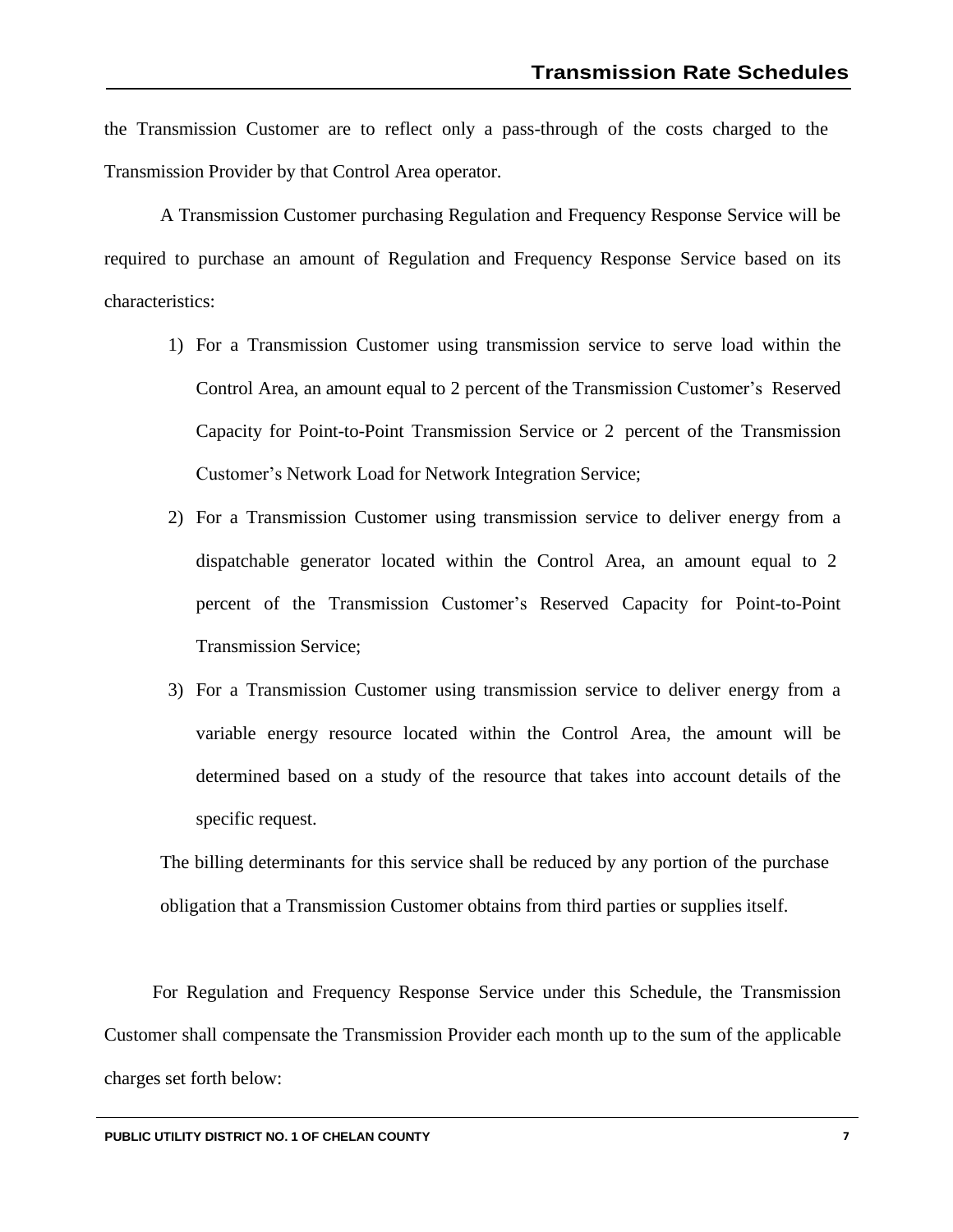- 1) Yearly Delivery Charge: \$61.6118/KW of Reserved Capacity per year.
- 2) Monthly Delivery Charge: \$5.1343/KW of Reserved Capacity per month.
- 3) Weekly Delivery Charge: \$1.1848/KW of Reserved Capacity per week.
- 4) Daily Delivery Charge: \$0.1688/KW of Reserved Capacity per day.

The total charge for Regulation and Frequency Response Service in any week, pursuant to a reservation for Daily delivery, shall not exceed the rate specified in section (3) above times the highest amount in kilowatts of Reserved Capacity in any day during such week.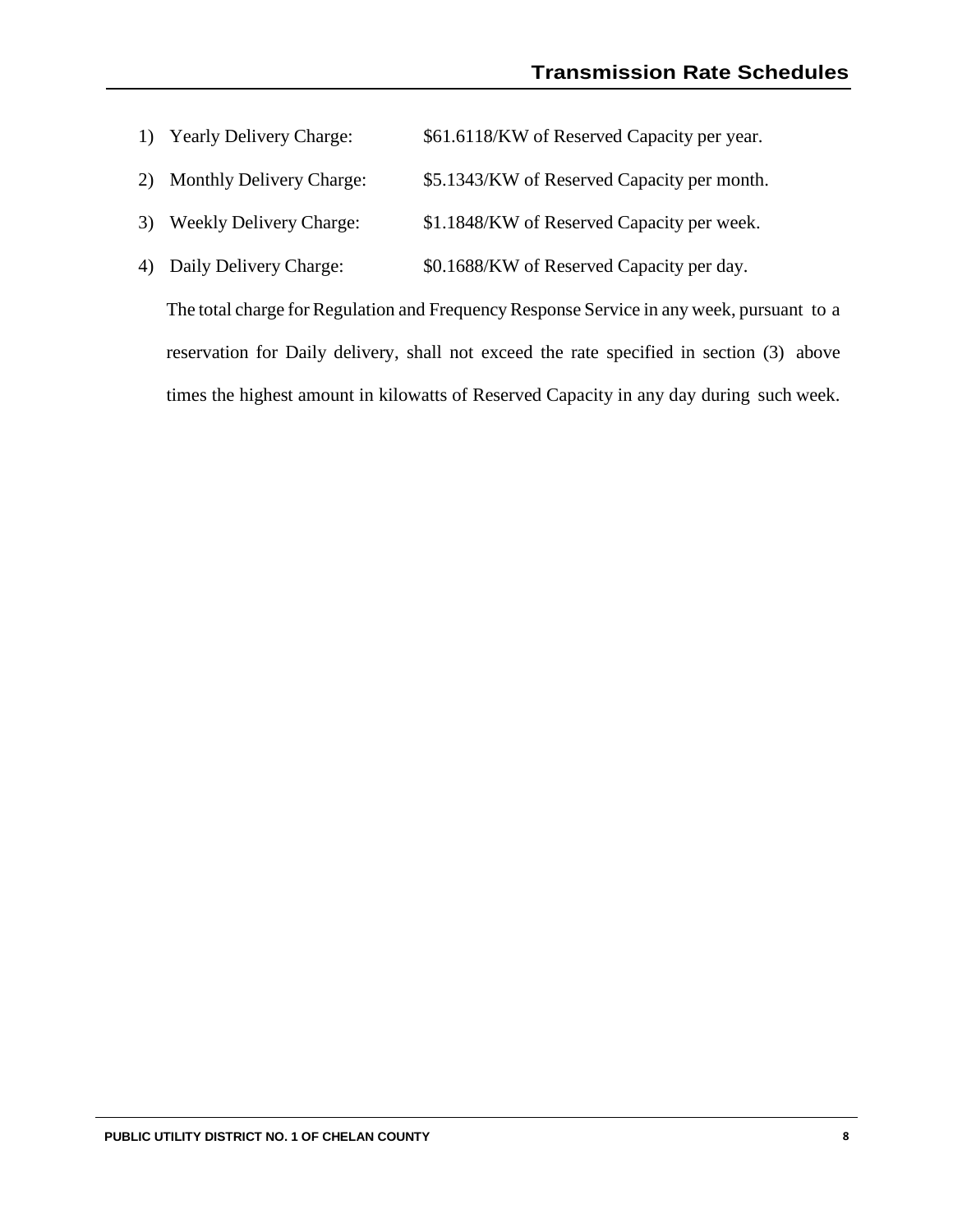#### **Energy Imbalance Service**

Energy Imbalance Service is provided when a difference occurs between the scheduled and the actual delivery of energy to a load located within a Control Area over a single hour. The Transmission Provider must offer this service when the transmission service is used to serve load within its Control Area. The Transmission Customer must either purchase this service from the Transmission Provider or make alternative comparable arrangements, which may include use of nongeneration resources capable of providing this service, to satisfy its Energy Imbalance Service obligation. To the extent the Control Area operator performs this service for the Transmission Provider, charges to the Transmission Customer are to reflect only a pass-through of the costs charged to the Transmission Provider by that Control Area operator. The Transmission Provider may charge a Transmission Customer a penalty for either hourly energy imbalances under this Schedule or a penalty for hourly generator imbalances under Schedule 9 for imbalances occurring during the same hour, but not both unless the imbalances aggravate rather than offset each other.

The Transmission Provider shall establish charges for energy imbalance based on the deviation bands as follows: (i) deviations within +/- 1.5 percent (with a minimum of 2 MW) of the scheduled transaction to be applied hourly to any energy imbalance that occurs as a result of the Transmission Customer's scheduled transaction(s) will be netted on a monthly basis and settled financially, at the end of the month, at 100 percent of incremental or decremental cost; (ii) deviations greater than +/- 1.5 percent up to 7.5 percent (or greater than 2 MW up to 10 MW) of the scheduled transaction to be applied hourly to any energy imbalance that occurs as a result of the Transmission Customer's scheduled transaction(s) will be settled financially, at the end of each month, at 110 percent of incremental cost or 90 percent of decremental cost, and (iii) deviations greater than +/-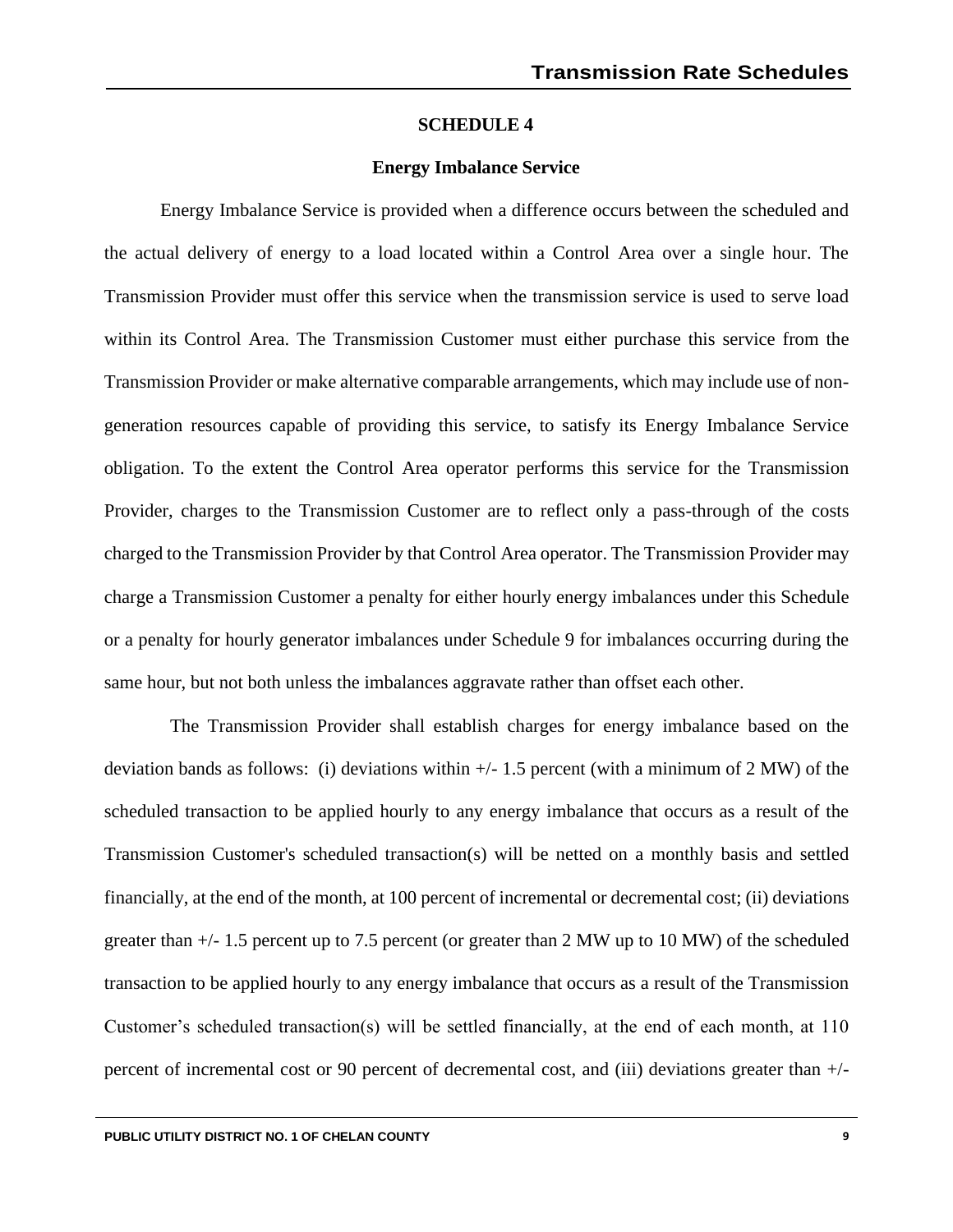7.5 percent (or 10 MW) of the scheduled transaction to be applied hourly to any energy imbalance that occurs as a result of the Transmission Customer's scheduled transaction(s) will be settled financially, at the end of each month, at 125 percent of incremental cost or 75 percent of decremental cost.

For purposes of this Schedule, incremental cost and decremental cost are determined as follows:

> • For actual load greater than scheduled load, the incremental cost will be the greater of the Mid-Columbia Powerdex hourly index or zero. For deviations netted on a monthly basis, the incremental cost will be the average of the Mid-Columbia Powerdex hourly index over the month, except \$0/MWh will be substituted for the hours when the index is less than zero.

• For actual load less than scheduled load, the decremental cost will be the Mid-Columbia Powerdex hourly index. For deviations netted on a monthly basis, the decremental cost will be the average of the Mid-Columbia Powerdex hourly index over the month, except \$0/MWh will be substituted for the hours when the Transmission Provider incurs spill at any of its hydroelectric projects.

If the Mid-Columbia Powerdex hourly index is no longer published or utilized by the industry, the Transmission Provider will select another industry-recognized hourly index and notify Transmission Customer of the index to be used for all hours.

Transmission Customer is prohibited from scheduling deliveries in such a manner as to result in Persistent Deviation(s) which is scheduling in a pattern which results in deviations that occur generally or at specific times of day. If Transmission Provider, in its sole discretion, determines that Transmission Customer's schedules result in a Persistent Deviation, Transmission Provider may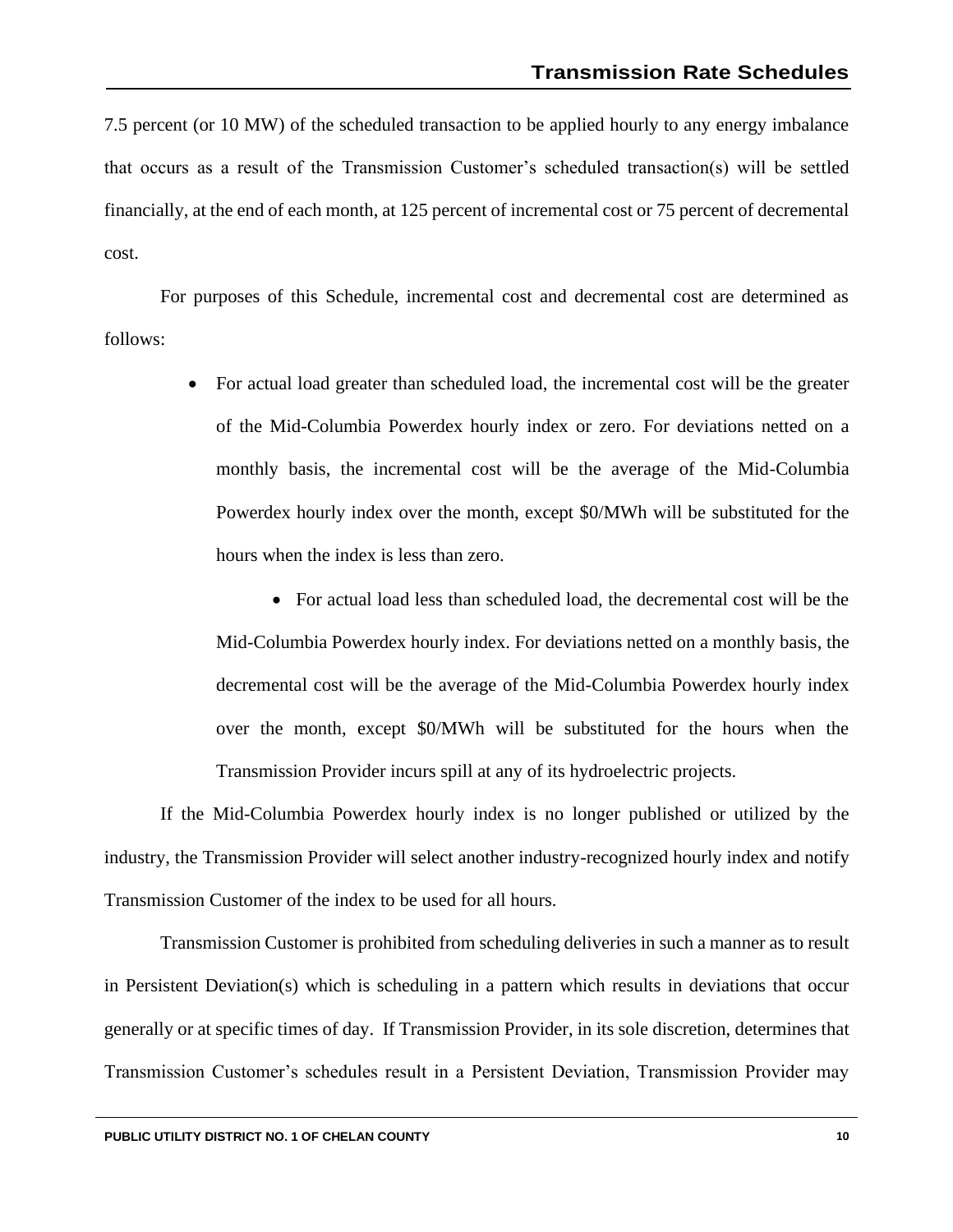impose a penalty of up to the greater of \$100 per MW or 150% of the incremental cost.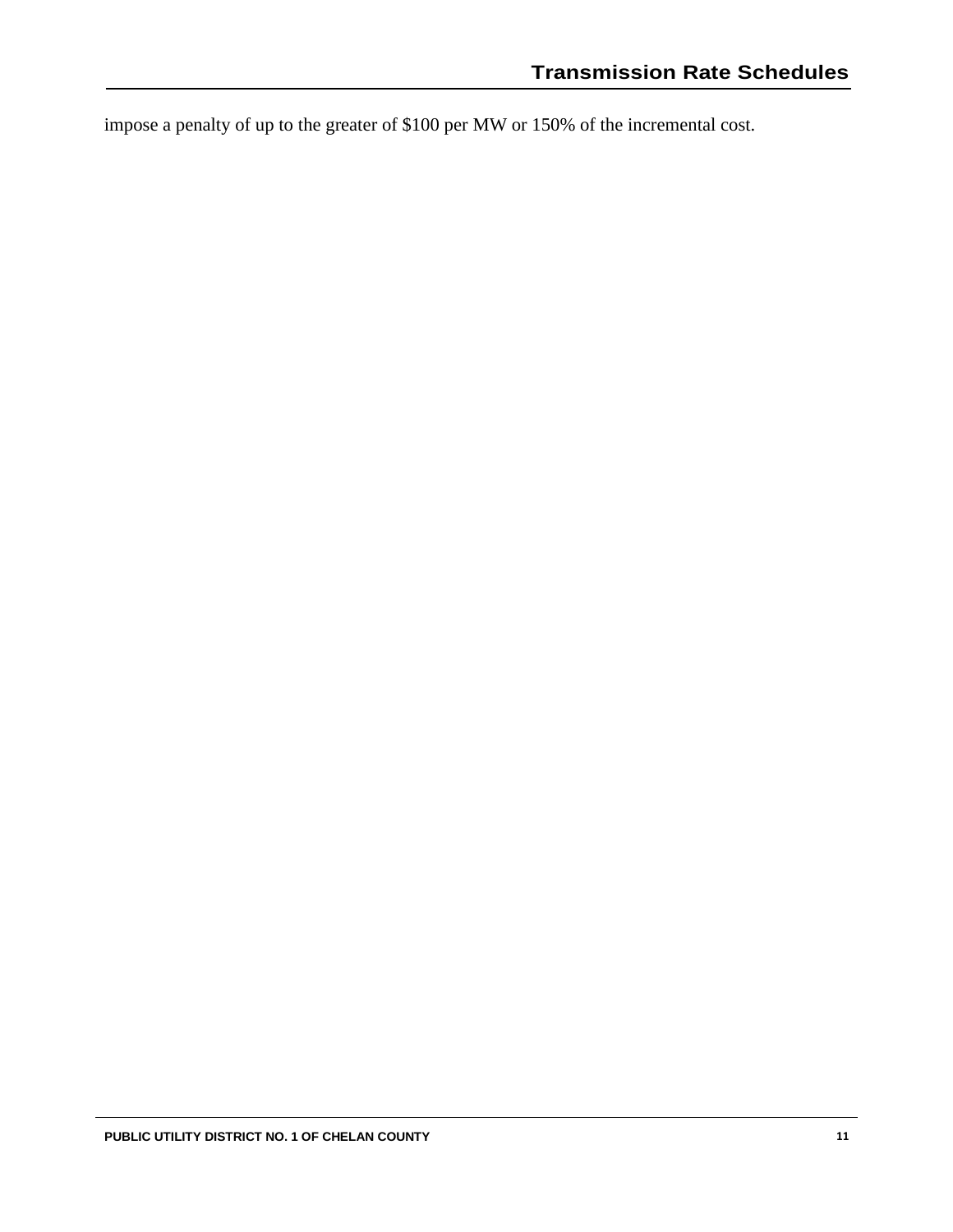#### **Operating Reserve - Spinning Reserve Service**

Spinning Reserve Service is needed to serve load immediately in the event of a system contingency. Spinning Reserve Service may be provided by generating units that are on-line and loaded at less than maximum output and by non-generation resources capable of providing this service. The Transmission Provider must offer this service when the transmission service is used to serve load within its Control Area. The Transmission Customer must either purchase this service from the Transmission Provider or make alternative comparable arrangements to satisfy its Spinning Reserve Service obligation. The amount of and charges for Spinning Reserve Service are set forth below. To the extent the Control Area operator performs this service for the Transmission Provider charges to the Transmission Customer are to reflect only a pass-through of the costs charged to the Transmission Provider by that Control Area operator.

A Transmission Customer purchasing Spinning Reserve Service will be required to purchase an amount of Reserved Capacity equal to 3.06 percent of the Transmission Customer's Reserved Capacity for Point-to-Point Transmission Service or 3.06 percent, less the customer obligation percentage for Regulation and Frequency Response Service, of the Transmission Customer's Network Load for Network Integration Transmission Service. The billing determinants for this service shall be reduced by any portion of the 3.06 percent purchase obligation that a Transmission Customer obtains from third parties or supplies itself.

For Spinning Reserve Service under this Schedule, the Transmission Customer shall compensate the Transmission Provider each month up to the sum of the applicable charges set forth below: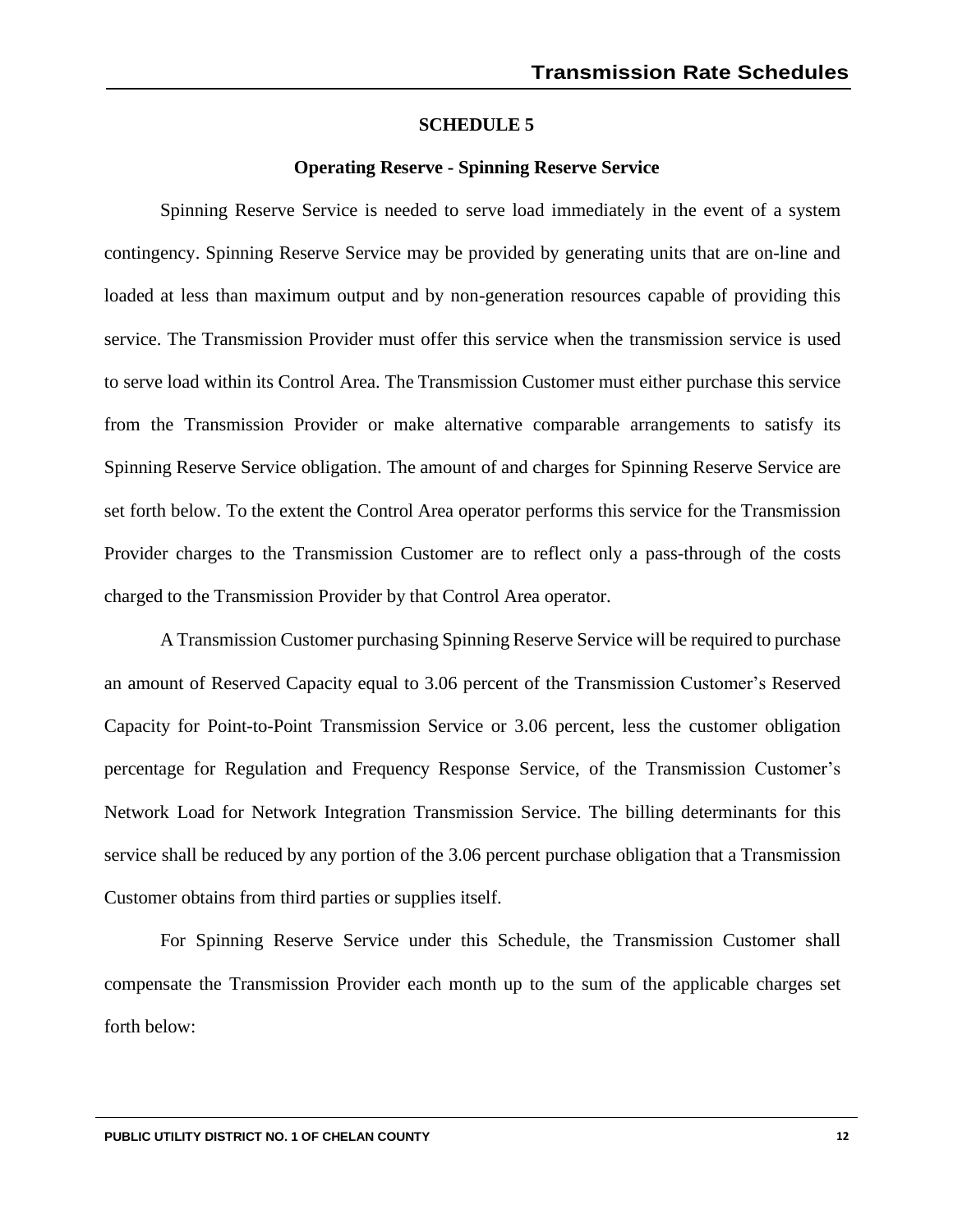- 1) Yearly Delivery Charge: \$61.6118/KW per year.
- 2) Monthly Delivery Charge: \$5.1343/KW per month.
- 3) Weekly Delivery Charge: \$1.1848/KW per week.
- 4) Daily Delivery Charge: \$0.1688/KW per day.

The total charge for Operating Reserve - Spinning Reserve Service in any week, pursuant to a reservation for Daily delivery, shall not exceed the rate specified in section (3) above times the highest amount in kilowatts of Reserved Capacity in any day during such week.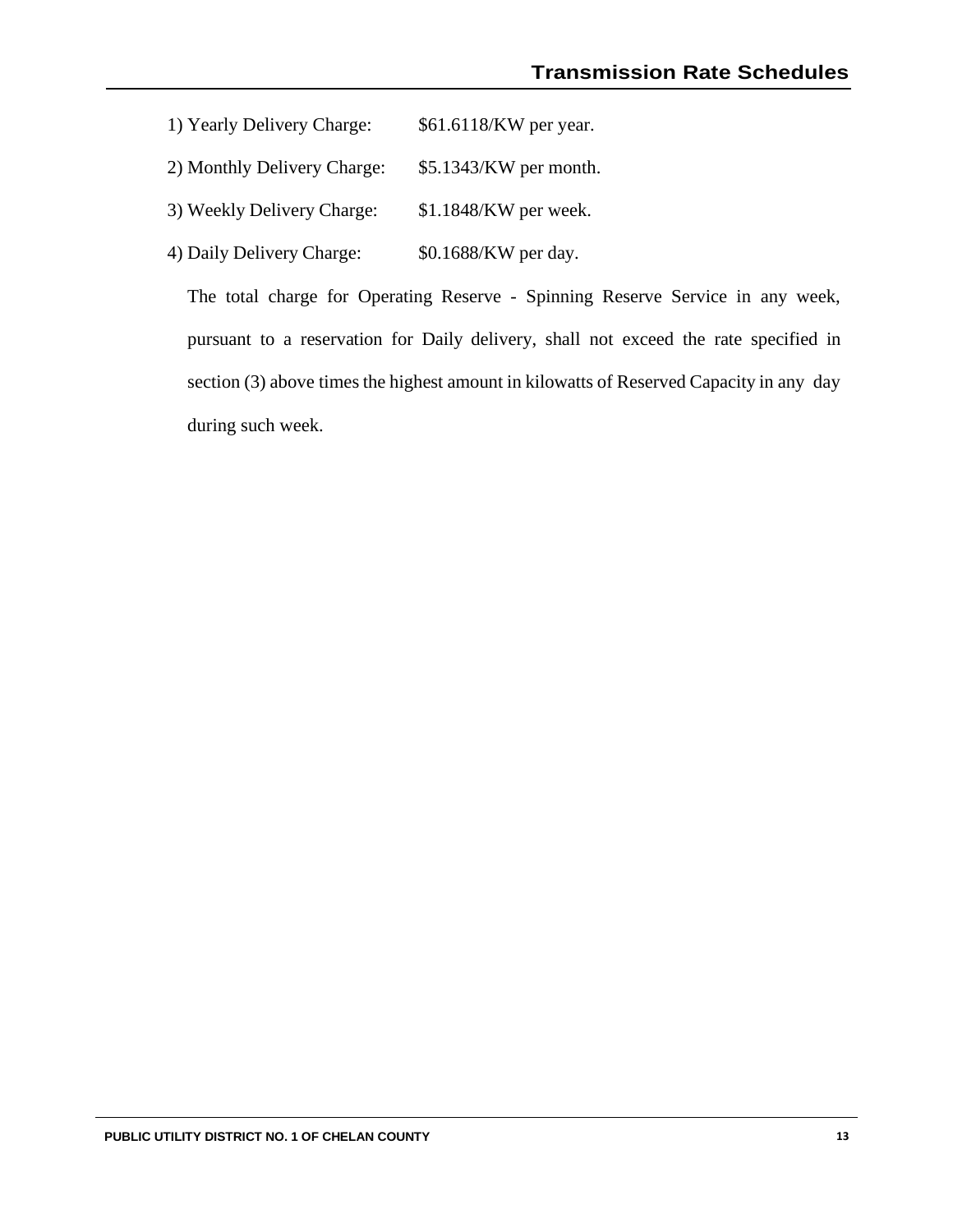#### **Operating Reserve - Supplemental Reserve Service**

Supplemental Reserve Service is needed to serve load in the event of a system contingency; however, it is not available immediately to serve load but rather within a short period of time. Supplemental Reserve Service may be provided by generating units that are on-line but unloaded, by quick-start generation or by interruptible load or other non-generation resources capable of providing this service. The Transmission Provider must offer this service when the transmission service is used to serve load within its Control Area. The Transmission Customer must either purchase this service from the Transmission Provider or make alternative comparable arrangements to satisfy its Supplemental Reserve Service obligation. The amount of and charges for Supplemental Reserve Service are set forth below. To the extent the Control Area operator performs this service for the Transmission Provider charges to the Transmission Customer are to reflect only a pass-through of the costs charged to the Transmission Provider by that Control Area operator.

A Transmission Customer purchasing Supplemental Reserve Service will be required to purchase an amount of Reserved Capacity equal to 2.45 percent of the Transmission Customer's Reserved Capacity for Point-to-Point Transmission Service or 2.45 percent of the Transmission Customer's Network Load for Network Integration Transmission Service. The billing determinants for this service shall be reduced by any portion of the 2.45 percent purchase obligation that a Transmission Customer obtains from third parties or supplies itself.

For Supplemental Reserve Service under this Schedule, the Transmission Customer shall compensate the Transmission Provider each month up to the sum of the applicable charges set forth below: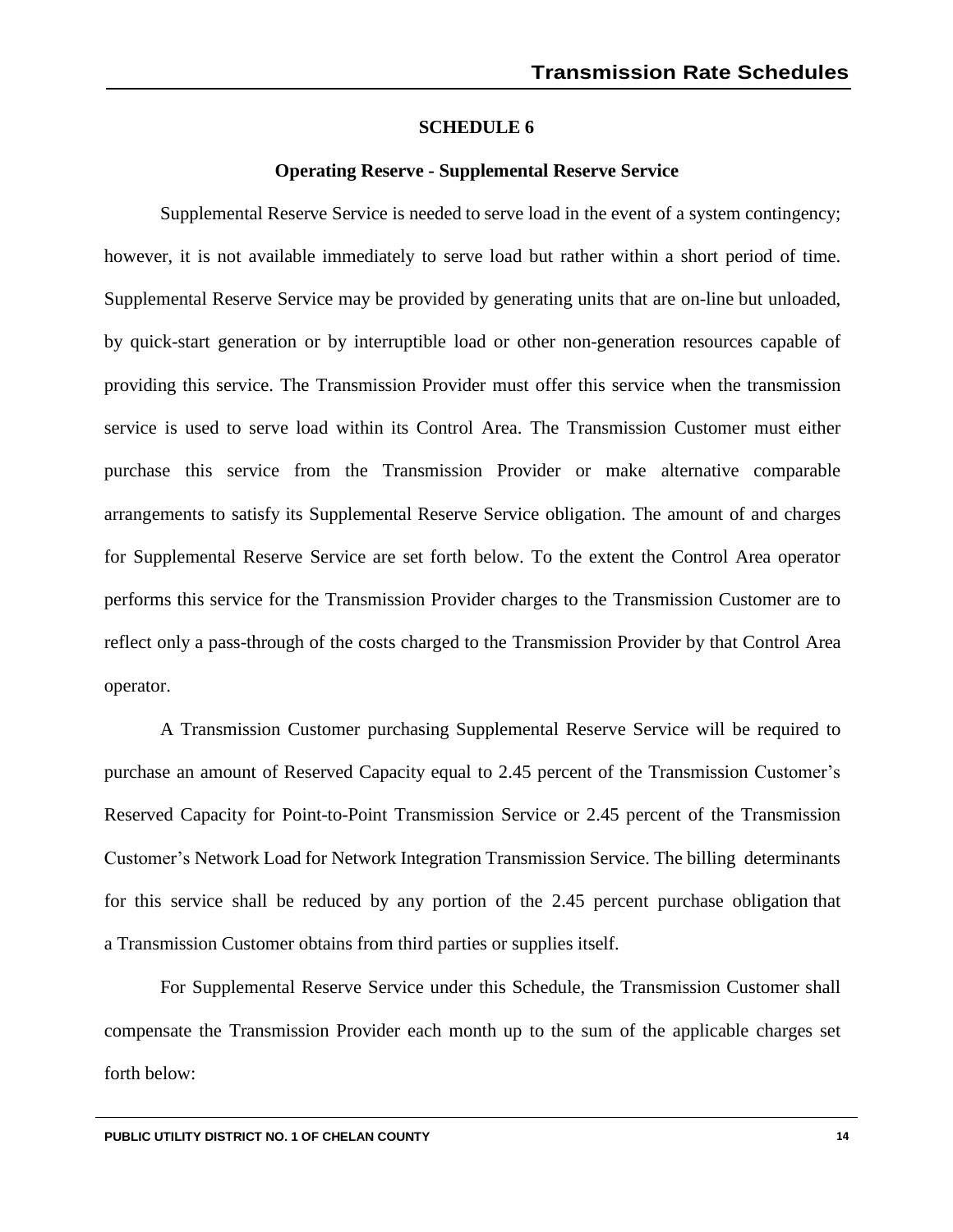- 1) Yearly Delivery Charge: \$61.6118/KW per year.
- 2) Monthly Delivery Charge: \$5.1343/KW per month.
- 3) Weekly Delivery Charge: \$1.1848/KW per week.
- 4) Daily Delivery Charge: \$0.1688/KW per day.

The total charge for Operating Reserve - Supplemental Reserve Service in any week, pursuant to a reservation for Daily delivery, shall not exceed the rate specified in section (3) above times the highest amount in kilowatts of Reserved Capacity in any day during such week.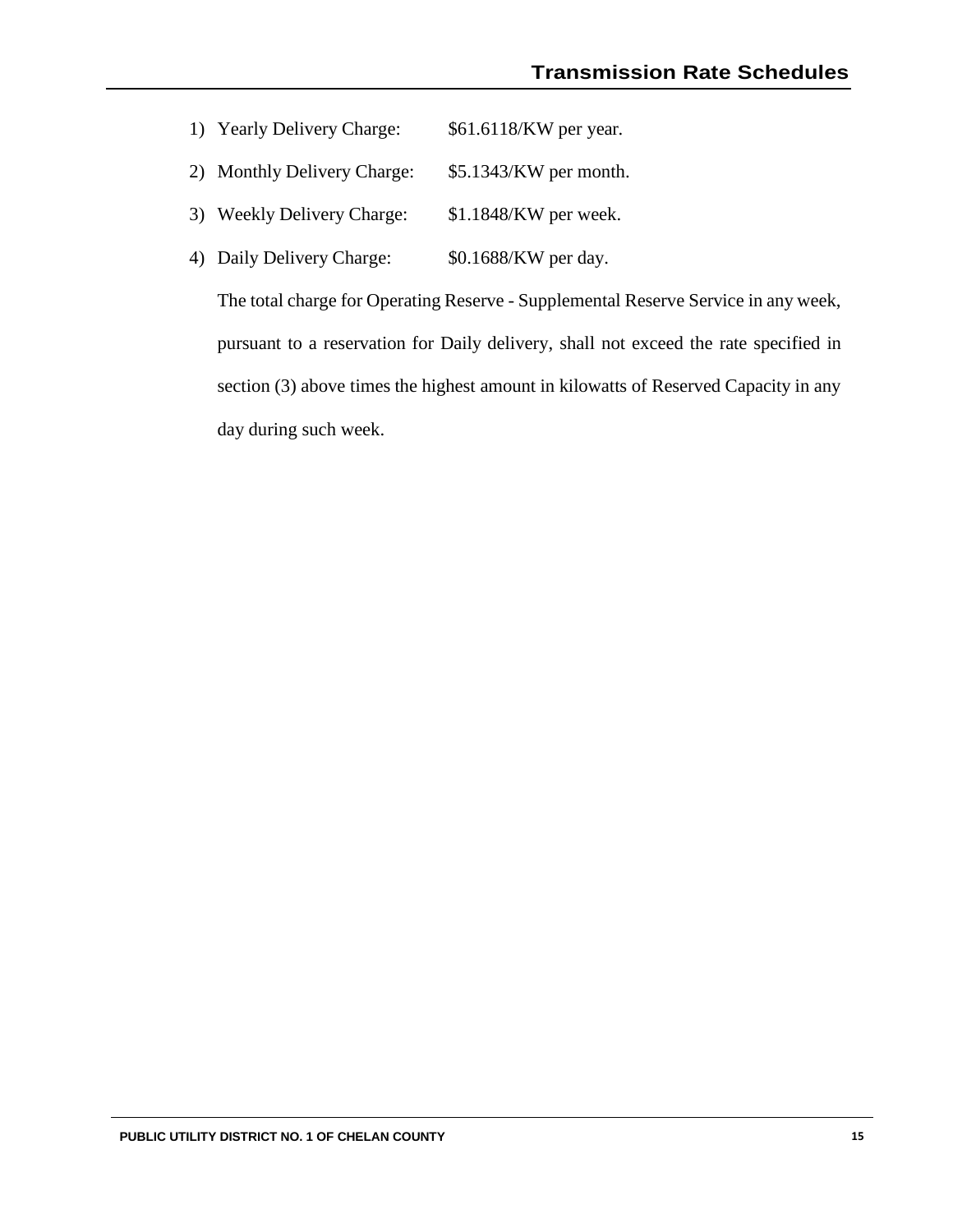## **Long-Term Firm and Short-Term Firm Point-To-Point Transmission Service**

The Transmission Customer shall compensate the Transmission Provider each month for Reserved Capacity up to the sum of the applicable charges set forth below:

| 1) Yearly Delivery Charge:  | \$9.2678/KW-year  |
|-----------------------------|-------------------|
| 2) Monthly Delivery Charge: | \$0.7723/KW-month |
| 3) Weekly Delivery Charge:  | \$0.1782/KW-week  |
| Daily Delivery Charge:      | \$0.0254/KW-day   |

The total demand charge in any week, pursuant to a reservation for Daily Delivery, shall not exceed the rate specified in section (3) above times the highest amount in MWs of Reserved Capacity in any day during such week.

In the event that the Transmission Customer exceeds its firm reserved capacity at any Point of Receipt and/or Point of Delivery (except as otherwise specified in Section 23 of this Tariff), the Transmission Customer shall pay 150% of the Schedule 7 charge for the delivery period (*i.e*., yearly, monthly, weekly, or daily) for which the Transmission Customer is reserving capacity for the maximum amount that the Transmission Customer exceeds its firm reserved capacity at any Point of Receipt and/or Point of Delivery. In the event that the non-firm transmission service provided to the Transmission Customer for secondary receipt and delivery points exceeds the capacity reservation under which such services are provided, the Transmission Customer shall pay 150% of the applicable Schedule 8 transmission charge for the maximum amount that the Transmission Customer exceeds its capacity reservation.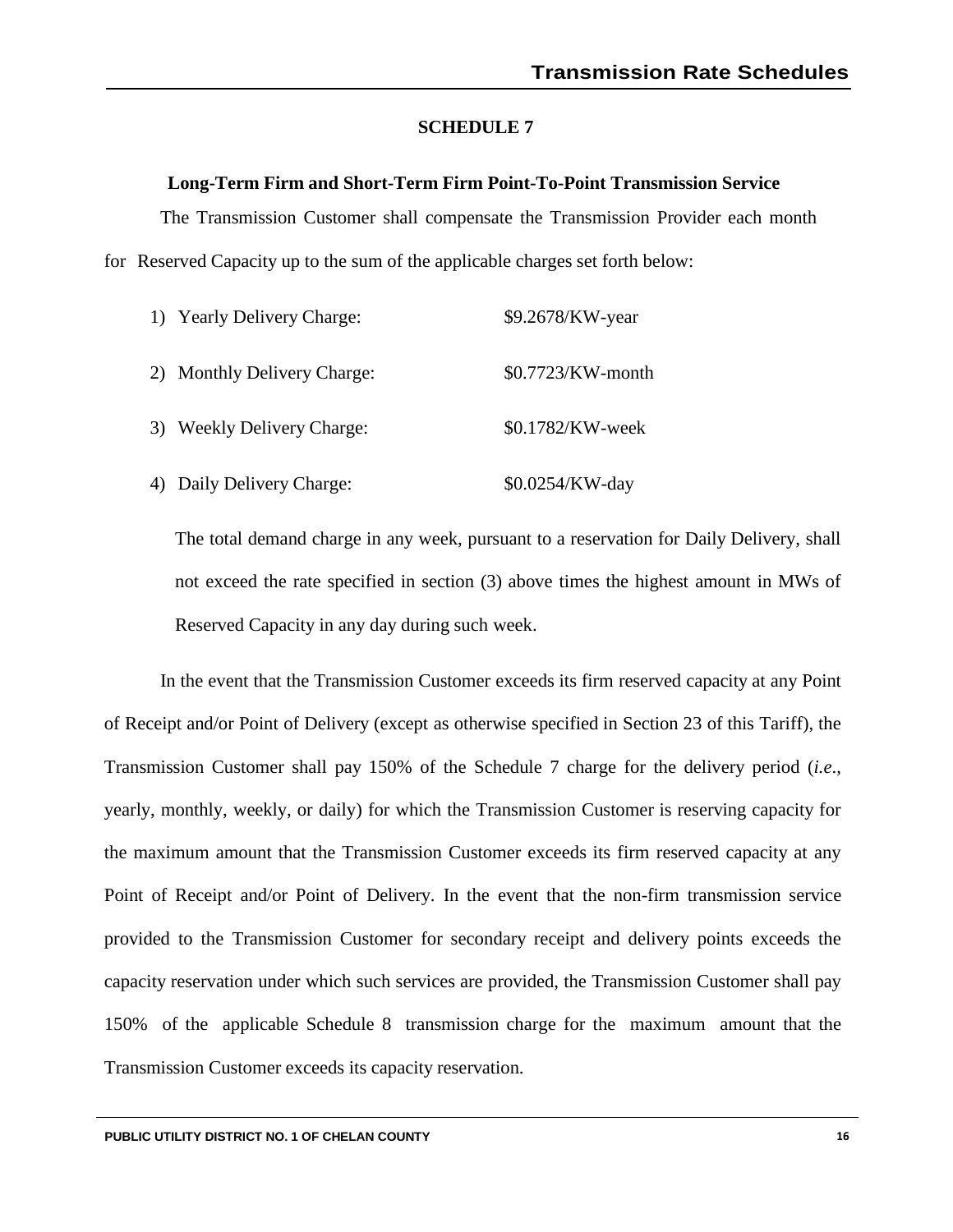# **Non-Firm Point-To-Point Transmission Service**

The Transmission Customer shall compensate the Transmission Provider for Non-Firm Point-To-Point Transmission Service up to the sum of the applicable charges set forth below:

| 1) Yearly Delivery Charge:  | \$9.2678/KW-year  |
|-----------------------------|-------------------|
| 2) Monthly Delivery Charge: | \$0.7723/KW-month |
| 3) Weekly Delivery Charge:  | \$0.1782/KW-week  |
| Daily Delivery Charge:      | \$0.0254/KW-day   |

The total demand charge in any week, pursuant to a reservation for Daily Delivery, shall not exceed the rate specified in section (2) above times the highest amount in MWs of Reserved Capacity in any day during such week.

In the event the Transmission Customer exceeds its reserved capacity at any Point of Receipt and/or Point of Delivery, the Transmission Customer shall pay 150% of the applicable transmission charge for the maximum amount that the Transmission Customer exceeds its capacity reservation.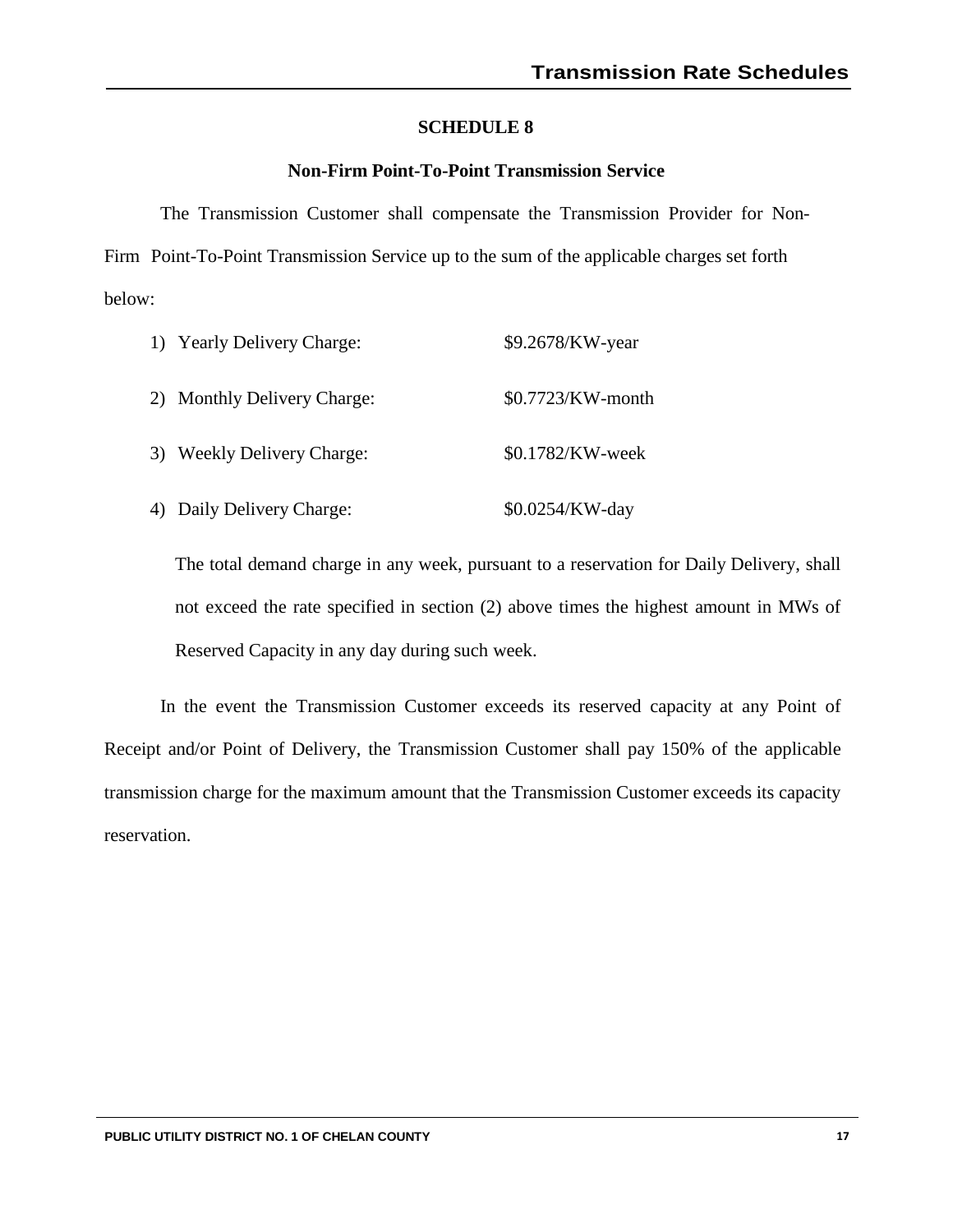#### **Generator Imbalance Service**

Generator Imbalance Service is provided when a difference occurs between the output of a generator located in the Transmission Provider's Control Area and a delivery schedule from that generator to (1) another Control Area or (2) a load within the Transmission Provider's Control Area over a single hour. The Transmission Provider must offer this service to the extent it is physically feasible to do so from its resources or from resources available to it, when Transmission Service is used to deliver energy from a generator located within its Control Area. The Transmission Customer must either purchase this service from the Transmission Provider or make alternative comparable arrangements, which may include use of non-generation resources capable of providing this service, to satisfy its Generator Imbalance Service obligation. To the extent the Control Area operator performs this service for the Transmission Provider, charges to the Transmission Customer are to reflect only a pass-through of the costs charged to the Transmission Provider by that Control Area Operator. The Transmission Provider may charge a Transmission Customer a penalty for either hourly generator imbalances under this Schedule or a penalty for hourly energy imbalances under Schedule 4 for imbalances occurring during the same hour, but not both unless the imbalances aggravate rather than offset each other.

The Transmission Provider shall establish charges for generator imbalance based on the deviation bands as follows: (i) deviations within +/- 1.5 percent (with a minimum of 2 MW) of the scheduled transaction to be applied hourly to any generator imbalance that occurs as a result of the Transmission Customer's scheduled transaction(s) will be netted on a monthly basis and settled financially, at the end of each month, at 100 percent of incremental or decremental cost, (ii) deviations greater than +/- 1.5 percent up to 7.5 percent (or greater than 2 MW up to 10 MW) of the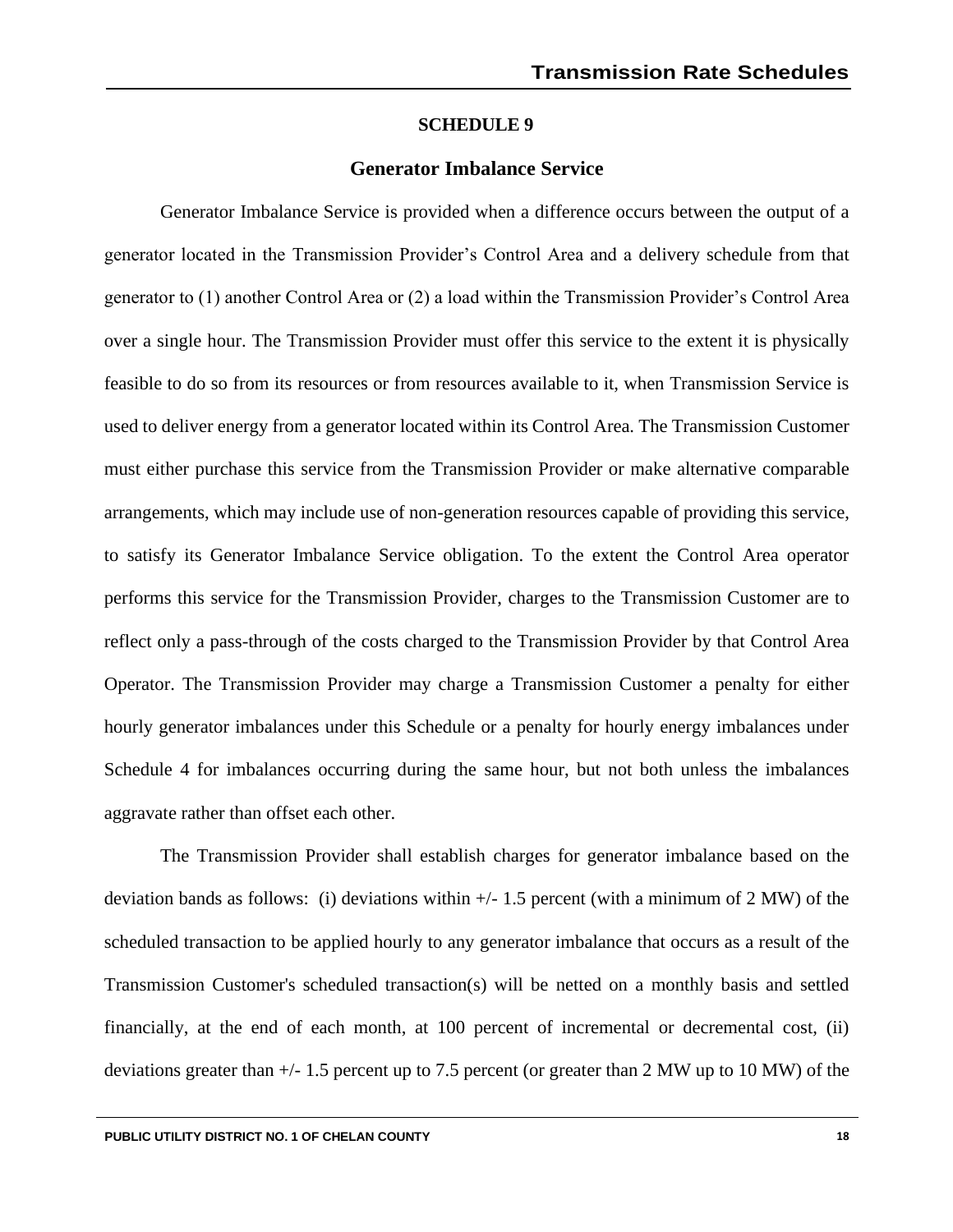scheduled transaction to be applied hourly to any generator imbalance that occurs as a result of the Transmission Customer's scheduled transaction(s) will be settled financially, at the end of each month, at 110 percent of incremental cost or 90 percent of decremental cost, except that an intermittent resource will pay 100 percent of incremental or decremental cost deviations in this band, and (iii) deviations greater than  $+/-7.5$  percent (or 10 MW) of the scheduled transaction to be applied hourly to any generator imbalance that occurs as a result of the Transmission Customer's scheduled transaction(s) will be settled at 125 percent of incremental cost or 75 percent of decremental cost. An intermittent resource, for the limited purpose of this Schedule is an electric generator that is not dispatchable and cannot store its fuel source and therefore cannot respond to changes in system demand.

Notwithstanding the foregoing, deviations from scheduled transactions in order to respond to directives by the Transmission Provider, a balancing authority, or a reliability coordinator shall not be subject to the deviation bands identified above and, instead, shall be settled financially, at the end of the month, at 100 percent of incremental and decremental cost. Such directives may include instructions to correct frequency decay, respond to a reserve sharing event, or change output to relieve congestion.

For purposes of this Schedule, incremental cost and decremental cost are determined as follows:

> • For actual generation greater than scheduled generation, the incremental cost will be the greater of the Mid-Columbia Powerdex hourly index or zero. For deviations netted on a monthly basis, the incremental cost will be the average of the Mid-Columbia Powerdex hourly index over the month, except \$0/MWh will be substituted for the hours when the index is either more or less than zero or the